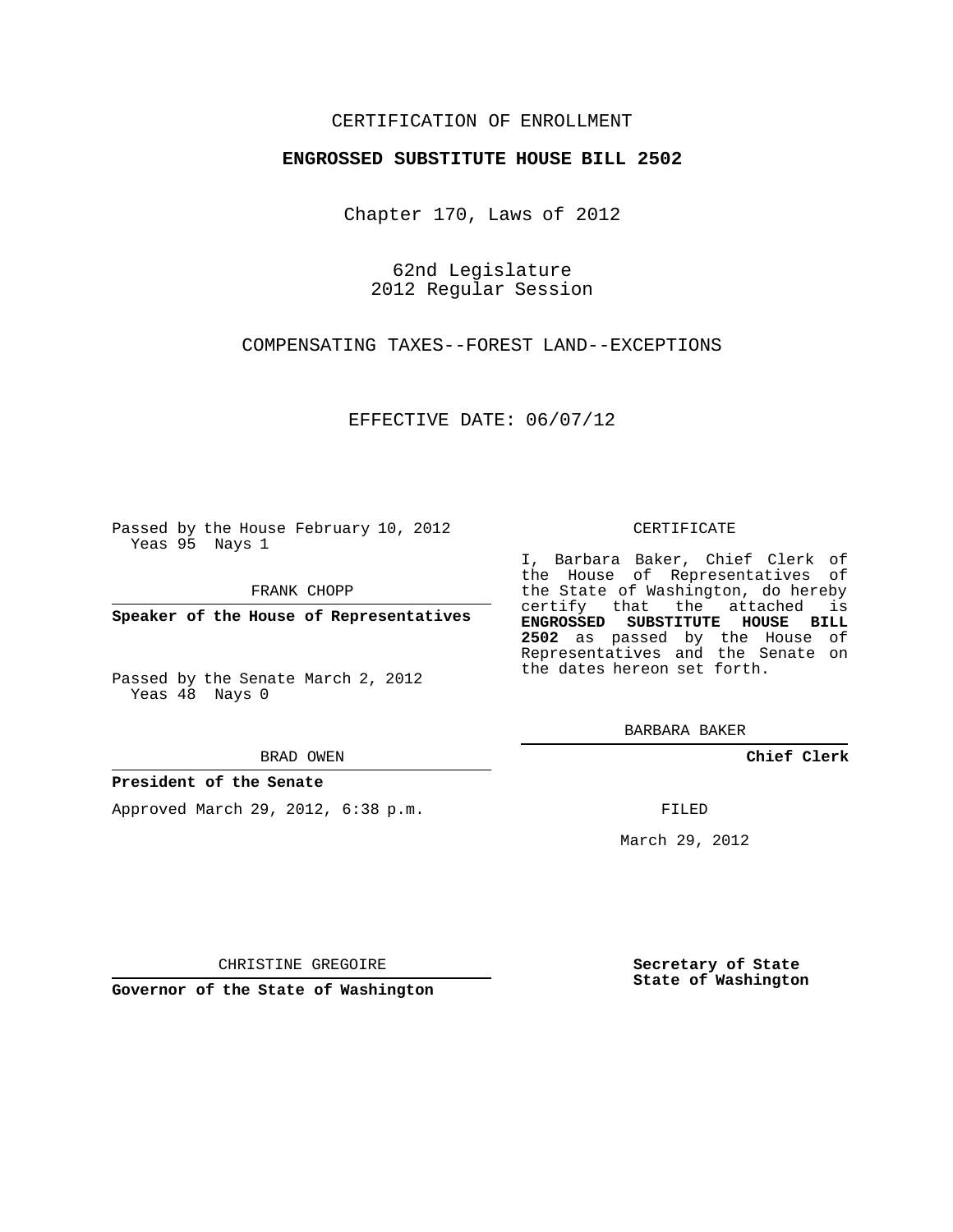# **ENGROSSED SUBSTITUTE HOUSE BILL 2502** \_\_\_\_\_\_\_\_\_\_\_\_\_\_\_\_\_\_\_\_\_\_\_\_\_\_\_\_\_\_\_\_\_\_\_\_\_\_\_\_\_\_\_\_\_

\_\_\_\_\_\_\_\_\_\_\_\_\_\_\_\_\_\_\_\_\_\_\_\_\_\_\_\_\_\_\_\_\_\_\_\_\_\_\_\_\_\_\_\_\_

Passed Legislature - 2012 Regular Session

# **State of Washington 62nd Legislature 2012 Regular Session**

**By** House Ways & Means (originally sponsored by Representatives Hansen and Appleton)

READ FIRST TIME 02/07/12.

 AN ACT Relating to modifying exceptions to the compensating tax provisions for removal from forest land classification to more closely parallel open space property tax provisions; amending RCW 84.33.145; and reenacting and amending RCW 84.33.140.

5 BE IT ENACTED BY THE LEGISLATURE OF THE STATE OF WASHINGTON:

 6 **Sec. 1.** RCW 84.33.140 and 2009 c 354 s 2, 2009 c 255 s 3, and 2009 7 c 246 s 2 are each reenacted and amended to read as follows:

 (1) When land has been designated as forest land under RCW 9 84.33.130, a notation of the designation (( $\texttt{shall}$ )) must be made each year upon the assessment and tax rolls. A copy of the notice of approval together with the legal description or assessor's parcel 12 numbers for the land ((shall)) must, at the expense of the applicant, be filed by the assessor in the same manner as deeds are recorded.

 (2) In preparing the assessment roll as of January 1, 2002, for taxes payable in 2003 and each January 1st thereafter, the assessor 16 ((shall)) must list each parcel of designated forest land at a value with respect to the grade and class provided in this subsection and adjusted as provided in subsection (3) of this section. The assessor 19 ((shall)) must compute the assessed value of the land using the same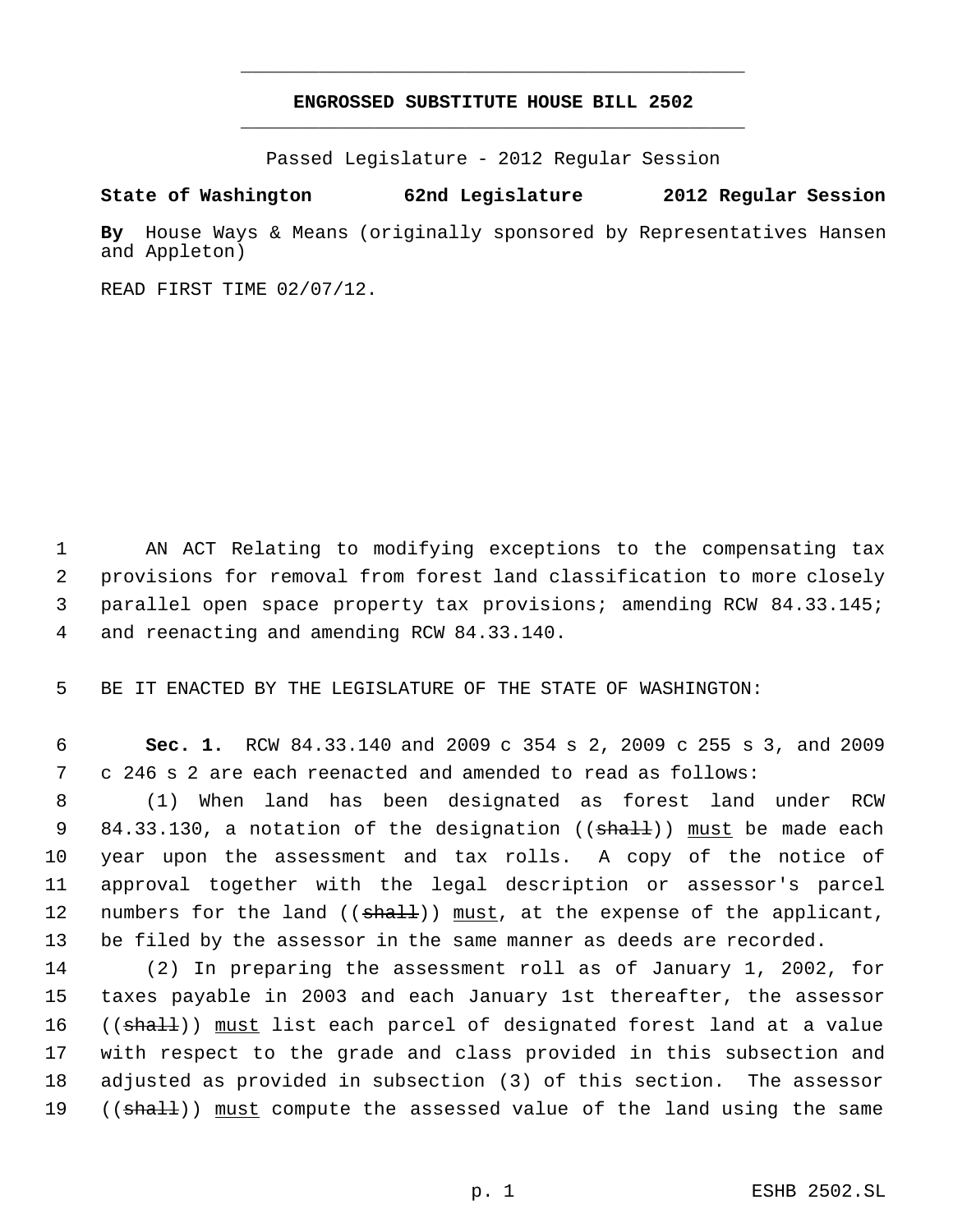assessment ratio applied generally in computing the assessed value of other property in the county. Values for the several grades of bare 3 forest land ((shall be)) are as follows:

| $\bf 4$          | <b>LAND</b>             | <b>OPERABILITY</b> | <b>VALUES</b> |
|------------------|-------------------------|--------------------|---------------|
| 5                | <b>GRADE</b>            | <b>CLASS</b>       | PER ACRE      |
| $\epsilon$       |                         | $\,1\,$            | \$234         |
| $\boldsymbol{7}$ | $\,1\,$                 | $\sqrt{2}$         | 229           |
| $\,8\,$          |                         | 3                  | $217\,$       |
| $\mathsf 9$      |                         | $\overline{4}$     | 157           |
| $10$             |                         | $\,1\,$            | 198           |
| 11               | $\sqrt{2}$              | $\sqrt{2}$         | 190           |
| 12               |                         | $\mathfrak 3$      | 183           |
| 13               |                         | $\overline{4}$     | 132           |
| 14               |                         | $\,1\,$            | 154           |
| 15               | $\mathfrak{Z}$          | $\sqrt{2}$         | 149           |
| 16               |                         | $\mathfrak{Z}$     | 148           |
| 17               |                         | $\overline{4}$     | 113           |
| 18               |                         | $\,1\,$            | 117           |
| 19               | $\overline{\mathbf{4}}$ | $\overline{c}$     | 114           |
| 20               |                         | $\mathfrak{Z}$     | 113           |
| 21               |                         | $\overline{4}$     | 86            |
| 22               |                         | $\,1\,$            | 85            |
| 23               | 5                       | $\overline{c}$     | $78\,$        |
| 24               |                         | $\overline{3}$     | $77\,$        |
| 25               |                         | $\overline{4}$     | 52            |
| 26               |                         | $\,1\,$            | 43            |
| 27               | $\sqrt{6}$              | $\overline{c}$     | 39            |
| $2\,8$           |                         | $\mathfrak{Z}$     | 39            |
| 29               |                         | $\overline{4}$     | 37            |
| 30               |                         | $\,1\,$            | 21            |
| 31               | $\boldsymbol{7}$        | $\overline{c}$     | 21            |
| 32               |                         | 3                  | 20            |
| 33               |                         | $\overline{4}$     | 20            |
| 34               | $\,8$                   |                    | $\,1\,$       |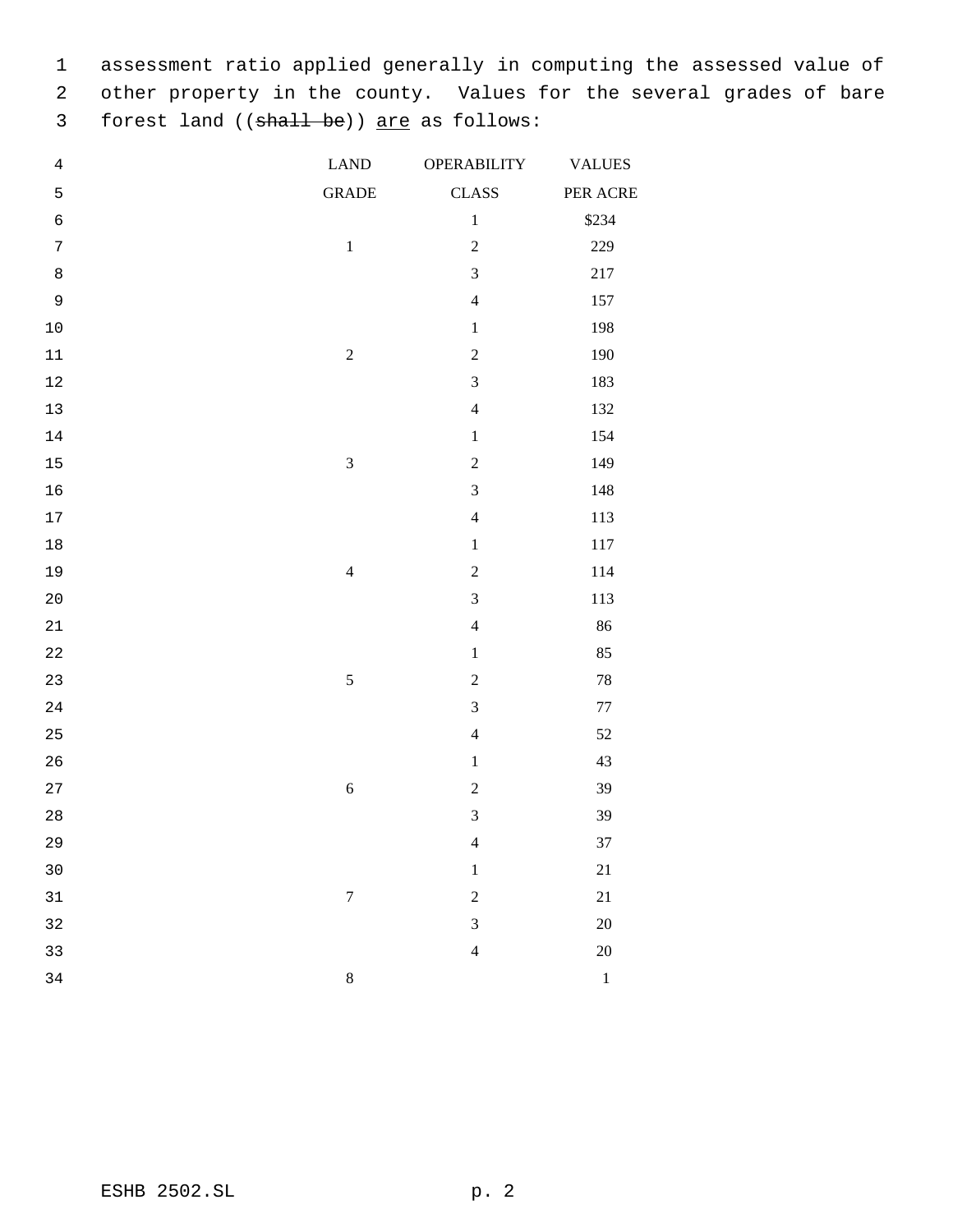1 (3) On or before December 31, 2001, the department ((shall)) must adjust by rule under chapter 34.05 RCW, the forest land values contained in subsection (2) of this section in accordance with this 4 subsection, and ((shall)) must certify the adjusted values to the assessor who will use these values in preparing the assessment roll as of January 1, 2002. For the adjustment to be made on or before December 31, 2001, for use in the 2002 assessment year, the department  $((sha11))$  must:

 (a) Divide the aggregate value of all timber harvested within the state between July 1, 1996, and June 30, 2001, by the aggregate harvest volume for the same period, as determined from the harvester excise tax returns filed with the department under RCW 84.33.074; and

 (b) Divide the aggregate value of all timber harvested within the state between July 1, 1995, and June 30, 2000, by the aggregate harvest volume for the same period, as determined from the harvester excise tax returns filed with the department under RCW 84.33.074; and

 (c) Adjust the forest land values contained in subsection (2) of this section by a percentage equal to one-half of the percentage change in the average values of harvested timber reflected by comparing the resultant values calculated under (a) and (b) of this subsection.

 (4) For the adjustments to be made on or before December 31, 2002, and each succeeding year thereafter, the same procedure described in 23 subsection (3) of this section ((shall)) must be followed using harvester excise tax returns filed under RCW 84.33.074. However, this 25 adjustment  $((\text{sha11}))$  must be made to the prior year's adjusted value, and the five-year periods for calculating average harvested timber 27 values  $((\text{shall}))$  must be successively one year more recent.

28 (5) Land graded, assessed, and valued as forest land ((shall)) must continue to be so graded, assessed, and valued until removal of designation by the assessor upon the occurrence of any of the following:

(a) Receipt of notice from the owner to remove the designation;

 (b) Sale or transfer to an ownership making the land exempt from ad valorem taxation;

 (c) Sale or transfer of all or a portion of the land to a new owner, unless the new owner has signed a notice of forest land designation continuance, except transfer to an owner who is an heir or 38 devisee of a deceased owner, ((shall)) does not, by itself, result in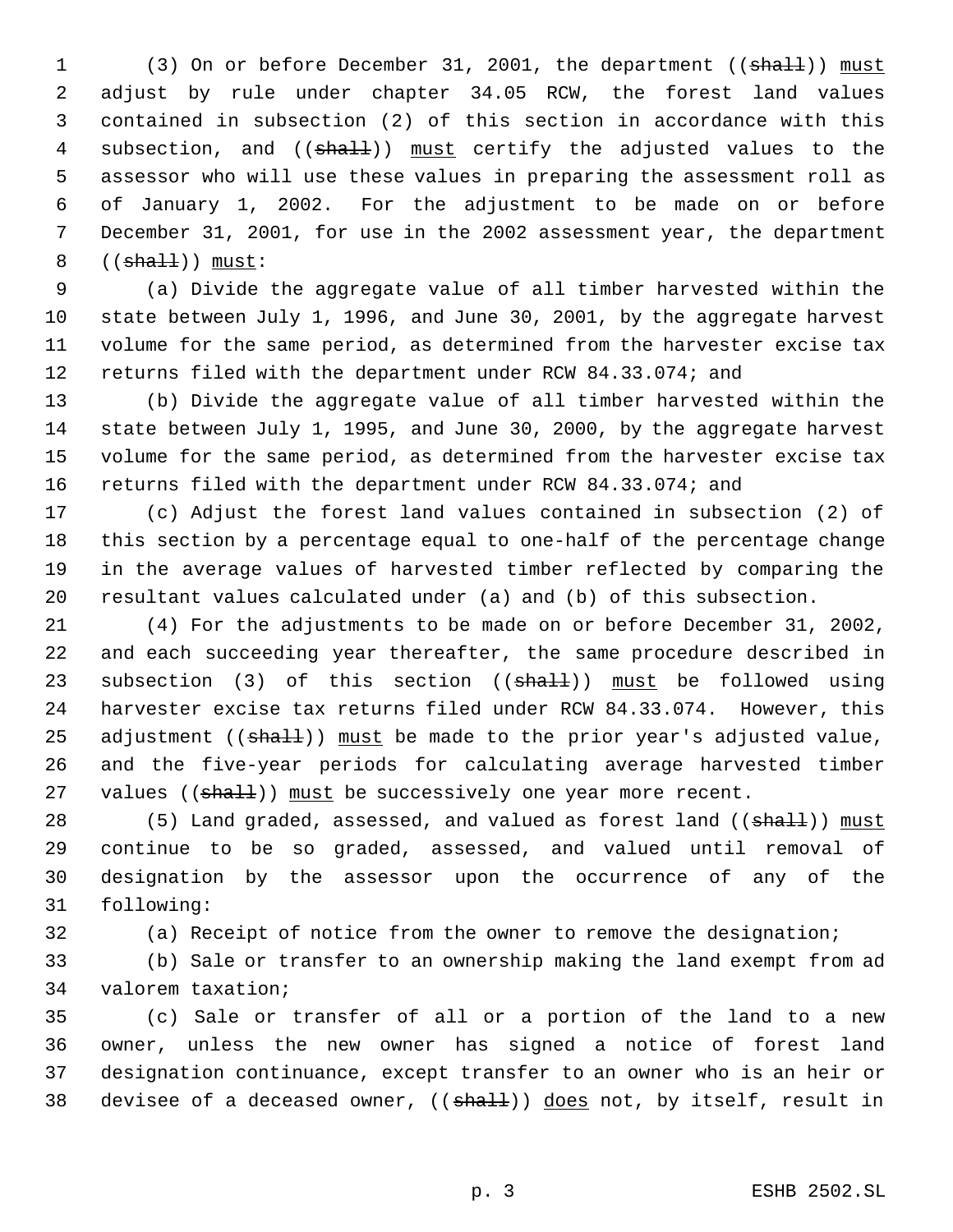1 removal of designation. The signed notice of continuance ((shall)) must be attached to the real estate excise tax affidavit provided for 3 in RCW 82.45.150. The notice of continuance ((shall)) must be on a form prepared by the department. If the notice of continuance is not signed by the new owner and attached to the real estate excise tax affidavit, all compensating taxes calculated under subsection (11) of 7 this section ((shall-become)) are due and payable by the seller or 8 transferor at time of sale. The auditor ((shall)) may not accept an instrument of conveyance regarding designated forest land for filing or recording unless the new owner has signed the notice of continuance or the compensating tax has been paid, as evidenced by the real estate excise tax stamp affixed thereto by the treasurer. The seller, transferor, or new owner may appeal the new assessed valuation calculated under subsection (11) of this section to the county board of equalization in accordance with the provisions of RCW 84.40.038. Jurisdiction is hereby conferred on the county board of equalization to 17 hear these appeals;

 (d) Determination by the assessor, after giving the owner written notice and an opportunity to be heard, that:

 (i) The land is no longer primarily devoted to and used for growing 21 and harvesting timber. However, land ((shall)) may not be removed from designation if a governmental agency, organization, or other recipient identified in subsection (13) or (14) of this section as exempt from the payment of compensating tax has manifested its intent in writing or by other official action to acquire a property interest in the designated forest land by means of a transaction that qualifies for an exemption under subsection (13) or (14) of this section. The 28 governmental agency, organization, or recipient ((shall)) must annually provide the assessor of the county in which the land is located reasonable evidence in writing of the intent to acquire the designated land as long as the intent continues or within sixty days of a request by the assessor. The assessor may not request this evidence more than once in a calendar year;

 (ii) The owner has failed to comply with a final administrative or judicial order with respect to a violation of the restocking, forest management, fire protection, insect and disease control, and forest debris provisions of Title 76 RCW or any applicable rules under Title 76 RCW; or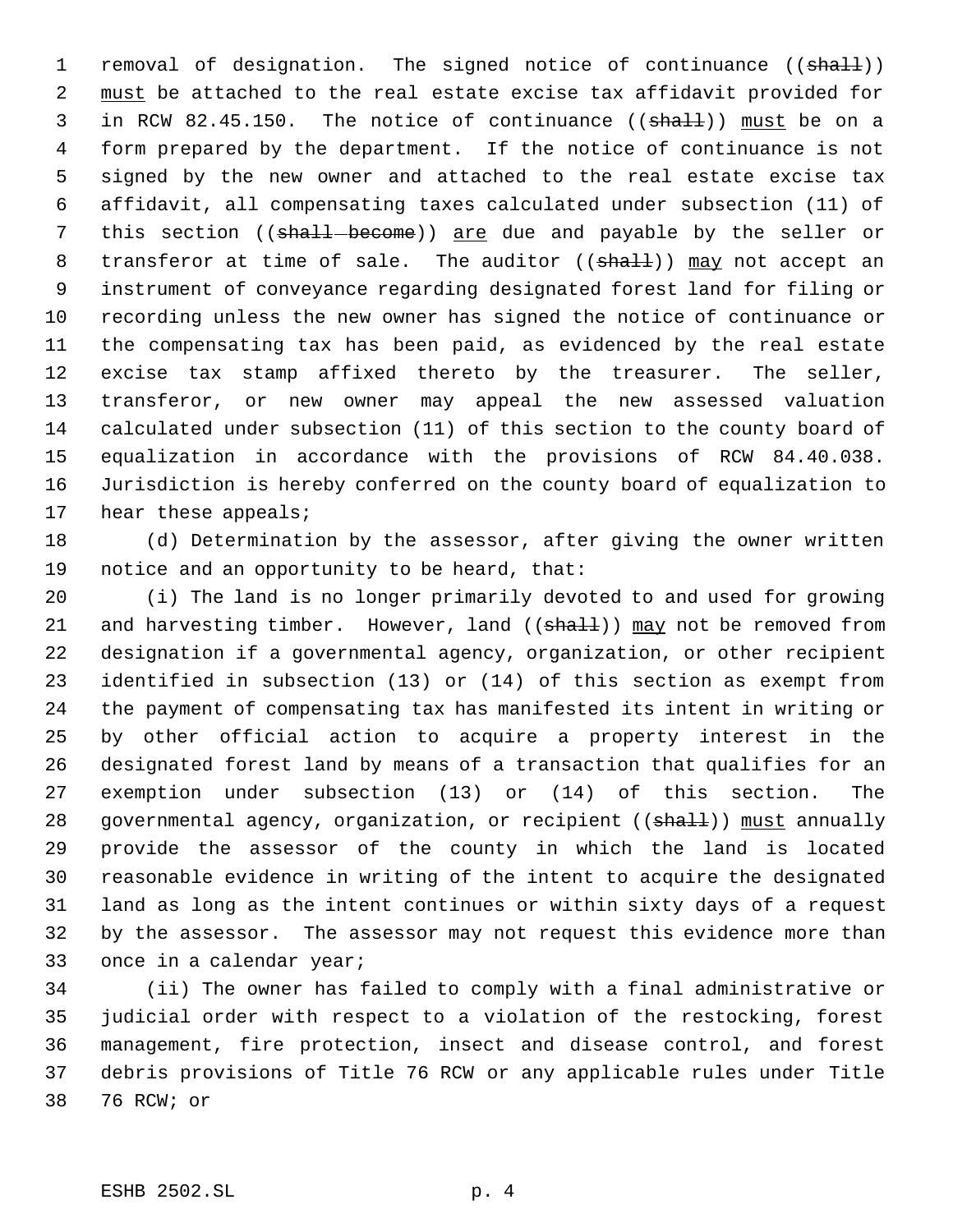(iii) Restocking has not occurred to the extent or within the time specified in the application for designation of such land.

3 (6) Land ((shall)) may not be removed from designation if there is a governmental restriction that prohibits, in whole or in part, the owner from harvesting timber from the owner's designated forest land. If only a portion of the parcel is impacted by governmental restrictions of this nature, the restrictions cannot be used as a basis to remove the remainder of the forest land from designation under this chapter. For the purposes of this section, "governmental restrictions" includes: (a) Any law, regulation, rule, ordinance, program, or other action adopted or taken by a federal, state, county, city, or other governmental entity; or (b) the land's zoning or its presence within an urban growth area designated under RCW 36.70A.110.

14 (7) The assessor ((shall-have)) has the option of requiring an owner of forest land to file a timber management plan with the assessor upon the occurrence of one of the following:

(a) An application for designation as forest land is submitted; or

 (b) Designated forest land is sold or transferred and a notice of continuance, described in subsection (5)(c) of this section, is signed.

 (8) If land is removed from designation because of any of the circumstances listed in subsection (5)(a) through (c) of this section, 22 the removal ((shall apply)) applies only to the land affected. If land is removed from designation because of subsection (5)(d) of this 24 section, the removal ((shall apply)) applies only to the actual area of land that is no longer primarily devoted to the growing and harvesting of timber, without regard to any other land that may have been included in the application and approved for designation, as long as the remaining designated forest land meets the definition of forest land contained in RCW 84.33.035.

 (9) Within thirty days after the removal of designation as forest 31 land, the assessor ((shall)) must notify the owner in writing, setting forth the reasons for the removal. The seller, transferor, or owner may appeal the removal to the county board of equalization in accordance with the provisions of RCW 84.40.038.

 (10) Unless the removal is reversed on appeal a copy of the notice of removal with a notation of the action, if any, upon appeal, together with the legal description or assessor's parcel numbers for the land 38 removed from designation ((shall)) must, at the expense of the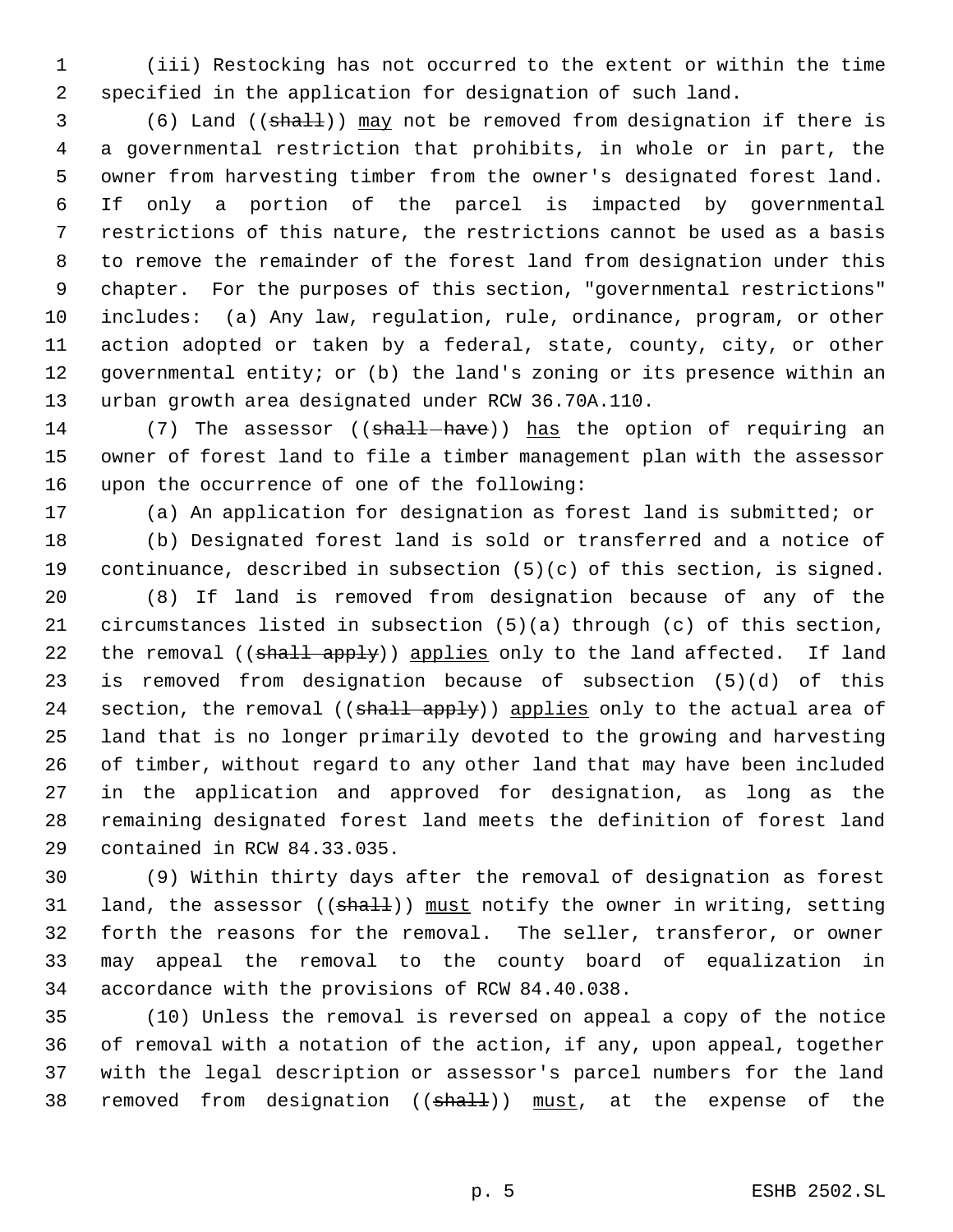applicant, be filed by the assessor in the same manner as deeds are 2 recorded and a notation of removal from designation ((shall)) must immediately be made upon the assessment and tax rolls. The assessor 4 ((shall)) must revalue the land to be removed with reference to its true and fair value as of January 1st of the year of removal from designation. Both the assessed value before and after the removal of 7 designation ((shall)) must be listed. Taxes based on the value of the 8 land as forest land ((shall be)) are assessed and payable up until the date of removal and taxes based on the true and fair value of the land 10 ((shall be)) are assessed and payable from the date of removal from designation.

 (11) Except as provided in subsection (5)(c), (13), or (14) of this 13 section, a compensating tax ((shall be)) is imposed on land removed 14 from designation as forest land. The compensating tax ((shall be)) is due and payable to the treasurer thirty days after the owner is notified of the amount of this tax. As soon as possible after the land 17 is removed from designation, the assessor ((shall)) must compute the amount of compensating tax and mail a notice to the owner of the amount of compensating tax owed and the date on which payment of this tax is 20 due. The amount of compensating tax  $((\text{shall} - \text{be}))$  is equal to the difference between the amount of tax last levied on the land as designated forest land and an amount equal to the new assessed value of the land multiplied by the dollar rate of the last levy extended against the land, multiplied by a number, in no event greater than nine, equal to the number of years for which the land was designated as forest land, plus compensating taxes on the land at forest land values up until the date of removal and the prorated taxes on the land at true and fair value from the date of removal to the end of the current tax year.

 (12) Compensating tax, together with applicable interest thereon, 31 (( $\text{shalt}$ )) becomes a lien on the land, which (( $\text{shall}$ ) attaches at the time the land is removed from designation as forest land and 33 ((shall have)) has priority (( $\pm$ o)) and (( $\sin$ all)) must be fully paid and satisfied before any recognizance, mortgage, judgment, debt, obligation, or responsibility to or with which the land may become charged or liable. The lien may be foreclosed upon expiration of the same period after delinquency and in the same manner provided by law for foreclosure of liens for delinquent real property taxes as provided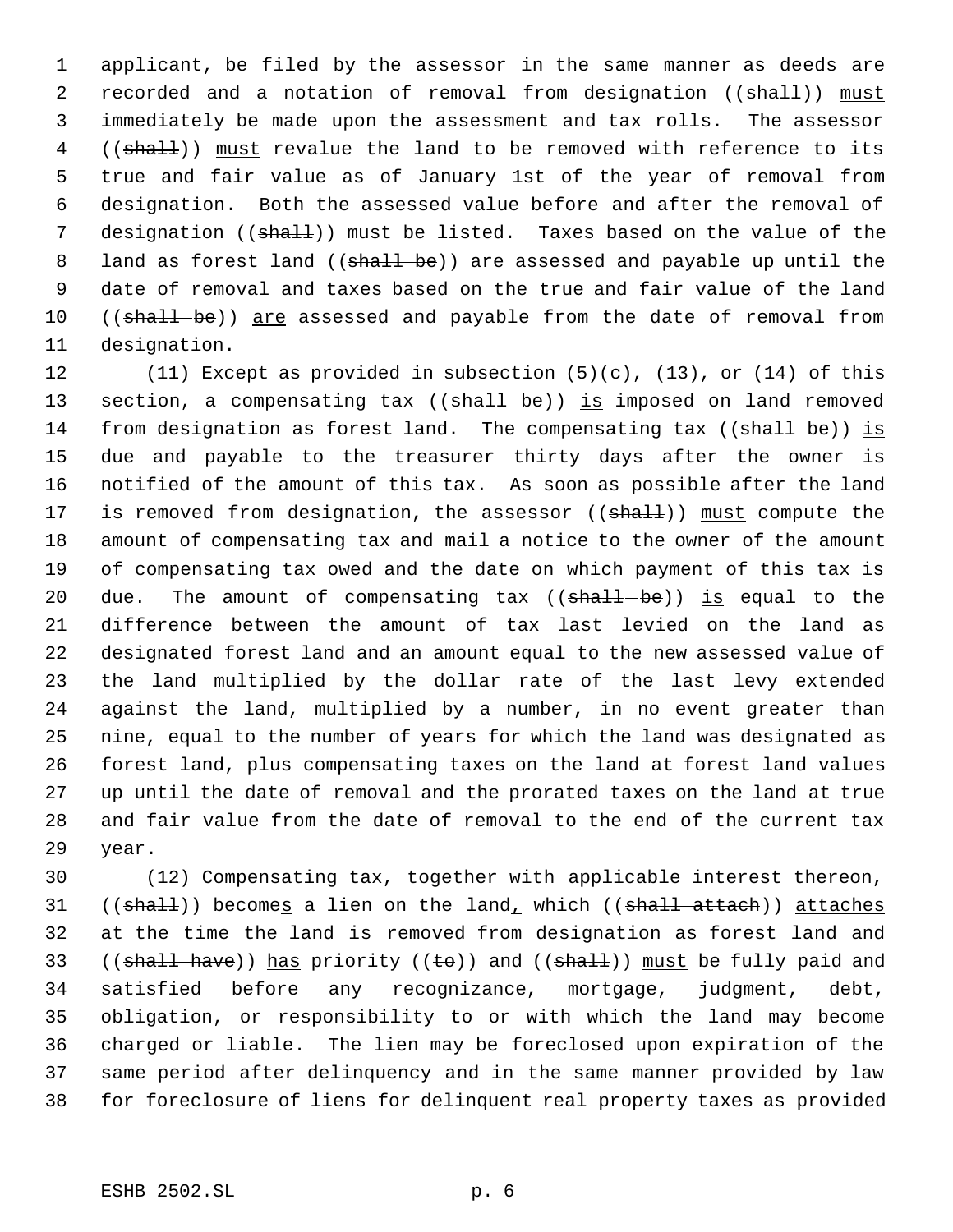in RCW 84.64.050. Any compensating tax unpaid on its due date 2 ((shall)) will thereupon become delinquent. From the date of 3 delinquency until paid, interest ((shall be)) is charged at the same rate applied by law to delinquent ad valorem property taxes.

 (13) The compensating tax specified in subsection (11) of this 6 section ((shall)) may not be imposed if the removal of designation under subsection (5) of this section resulted solely from:

 (a) Transfer to a government entity in exchange for other forest 9 land located within the state of Washington;

 (b) A taking through the exercise of the power of eminent domain, or sale or transfer to an entity having the power of eminent domain in 12 anticipation of the exercise of such power;

 (c) A donation of fee title, development rights, or the right to harvest timber, to a government agency or organization qualified under RCW 84.34.210 and 64.04.130 for the purposes enumerated in those sections, or the sale or transfer of fee title to a governmental entity or a nonprofit nature conservancy corporation, as defined in RCW 64.04.130, exclusively for the protection and conservation of lands recommended for state natural area preserve purposes by the natural heritage council and natural heritage plan as defined in chapter 79.70 RCW or approved for state natural resources conservation area purposes as defined in chapter 79.71 RCW. At such time as the land is not used for the purposes enumerated, the compensating tax specified in 24 subsection (11) of this section  $((shall - be))$  is imposed upon the current owner;

 (d) The sale or transfer of fee title to the parks and recreation commission for park and recreation purposes;

 (e) Official action by an agency of the state of Washington or by the county or city within which the land is located that disallows the present use of the land;

 (f) The creation, sale, or transfer of forestry riparian easements under RCW 76.13.120;

 (g) The creation, sale, or transfer of a conservation easement of private forest lands within unconfined channel migration zones or containing critical habitat for threatened or endangered species under RCW 76.09.040;

 (h) The sale or transfer of land within two years after the death of the owner of at least a fifty percent interest in the land if the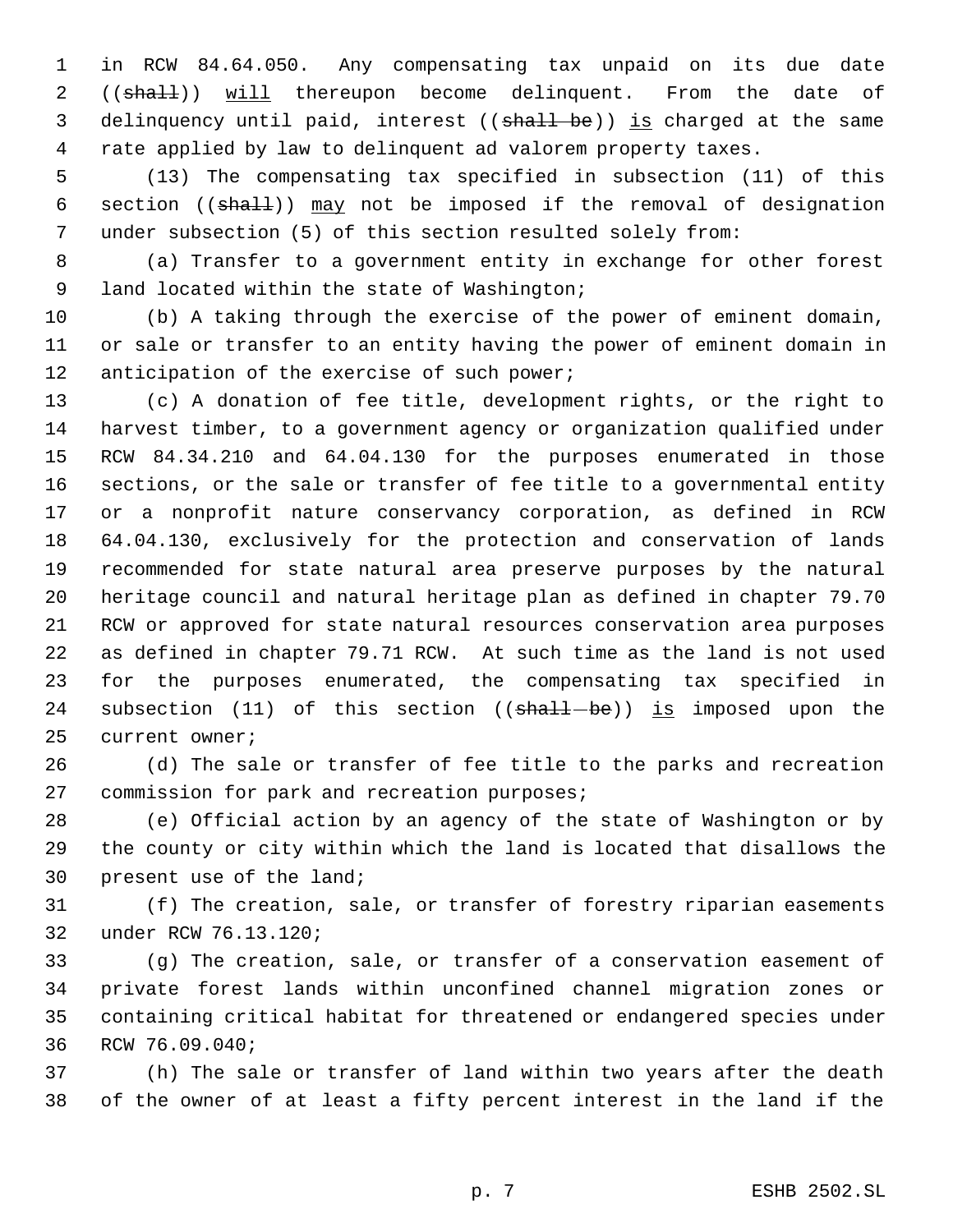land has been assessed and valued as classified forest land, designated as forest land under this chapter, or classified under chapter 84.34 RCW continuously since 1993. The date of death shown on a death certificate is the date used for the purposes of this subsection (13)(h); or

 (i)(i) The discovery that the land was designated under this chapter in error through no fault of the owner. For purposes of this subsection (13)(i), "fault" means a knowingly false or misleading statement, or other act or omission not in good faith, that contributed to the approval of designation under this chapter or the failure of the assessor to remove the land from designation under this chapter.

 (ii) For purposes of this subsection (13), the discovery that land was designated under this chapter in error through no fault of the owner is not the sole reason for removal of designation under subsection (5) of this section if an independent basis for removal exists. An example of an independent basis for removal includes the land no longer being devoted to and used for growing and harvesting timber.

 (14) In a county with a population of more than six hundred 20 thousand inhabitants or in a county with a population of at least two 21 hundred forty-five thousand inhabitants that borders Puget Sound as defined in RCW 90.71.010, the compensating tax specified in subsection 23 (11) of this section  $((shall))$  may not be imposed if the removal of designation as forest land under subsection (5) of this section resulted solely from:

(a) An action described in subsection (13) of this section; or

 (b) A transfer of a property interest to a government entity, or to a nonprofit historic preservation corporation or nonprofit nature conservancy corporation, as defined in RCW 64.04.130, to protect or enhance public resources, or to preserve, maintain, improve, restore, limit the future use of, or otherwise to conserve for public use or enjoyment, the property interest being transferred. At such time as the property interest is not used for the purposes enumerated, the 34 compensating tax  $((\text{shall} \text{ be}))$  is imposed upon the current owner.

 **Sec. 2.** RCW 84.33.145 and 2009 c 354 s 4 are each amended to read as follows:

(1) If no later than thirty days after removal of designation the